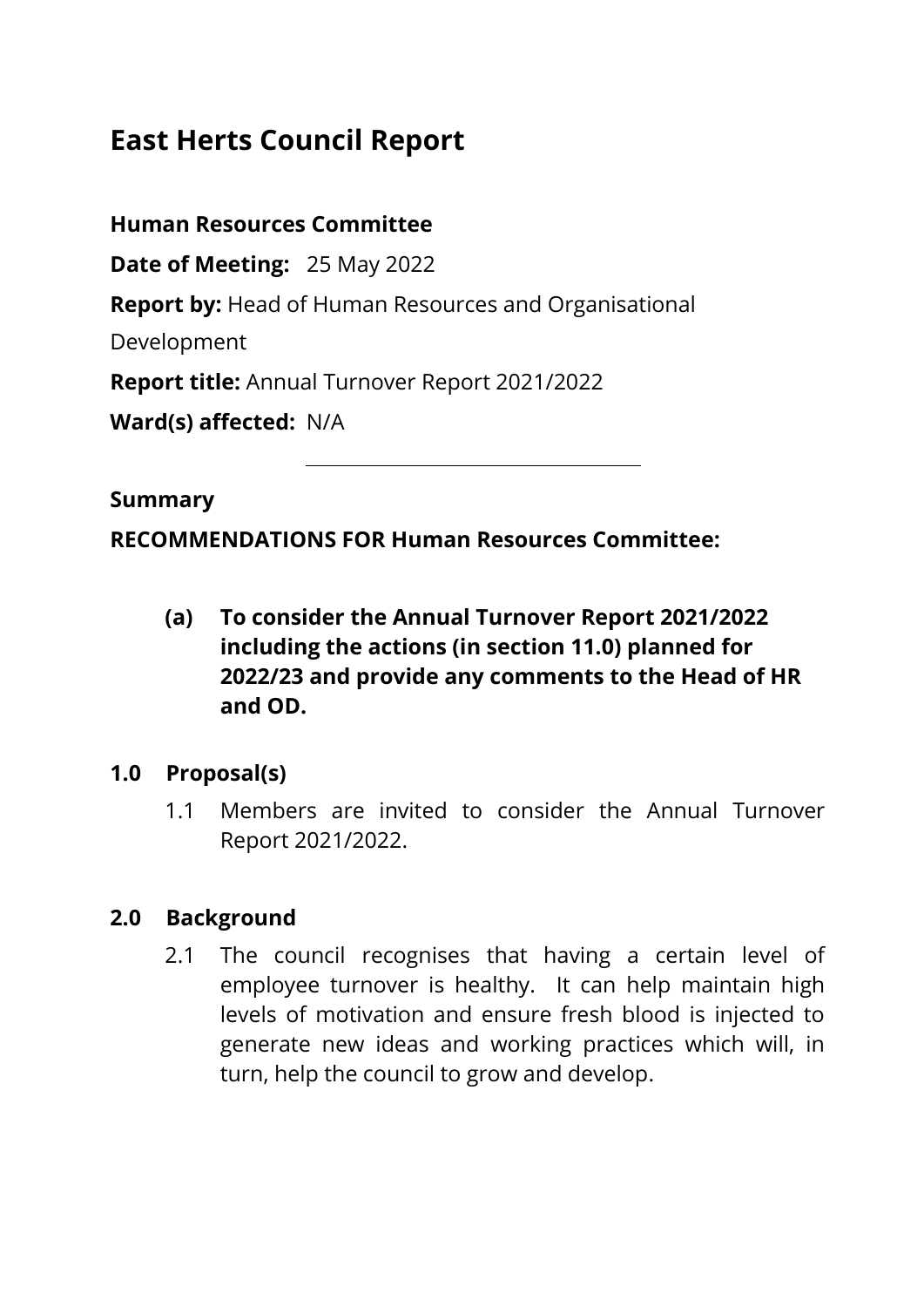- 2.2 The council monitors and reports on turnover on a quarterly basis in the HR Quarterly Statistics report which is also considered at Leadership Team and HR Committee.
- 2.3 The Annual Turnover report provides a more in-depth analysis of turnover data for the year. This report considers the period April 2021 to March 2022. It explores the reasons employees are leaving and whether there are any improvements the council could make.
- 2.4 The report includes benchmarking data against previous years and from other local authorities across England.

### **3.0 Summary**

- 3.1 There were a total of 47 leavers in 2021/22: Forty of those were voluntary leavers and seven were involuntary leavers, two whose temporary contract had come to an end, one was dismissed and three were made redundant.
- 3.2 Figure 1 below shows the council's turnover rate (for all leavers) over the last 5 years compared with the local government average. Global Turnover (both voluntary and involuntary) in the council in 2021/22 (14.5%) is slightly higher than the local government average (14% in 2018/19\*).



**Figure 1 – Annual Turnover trends**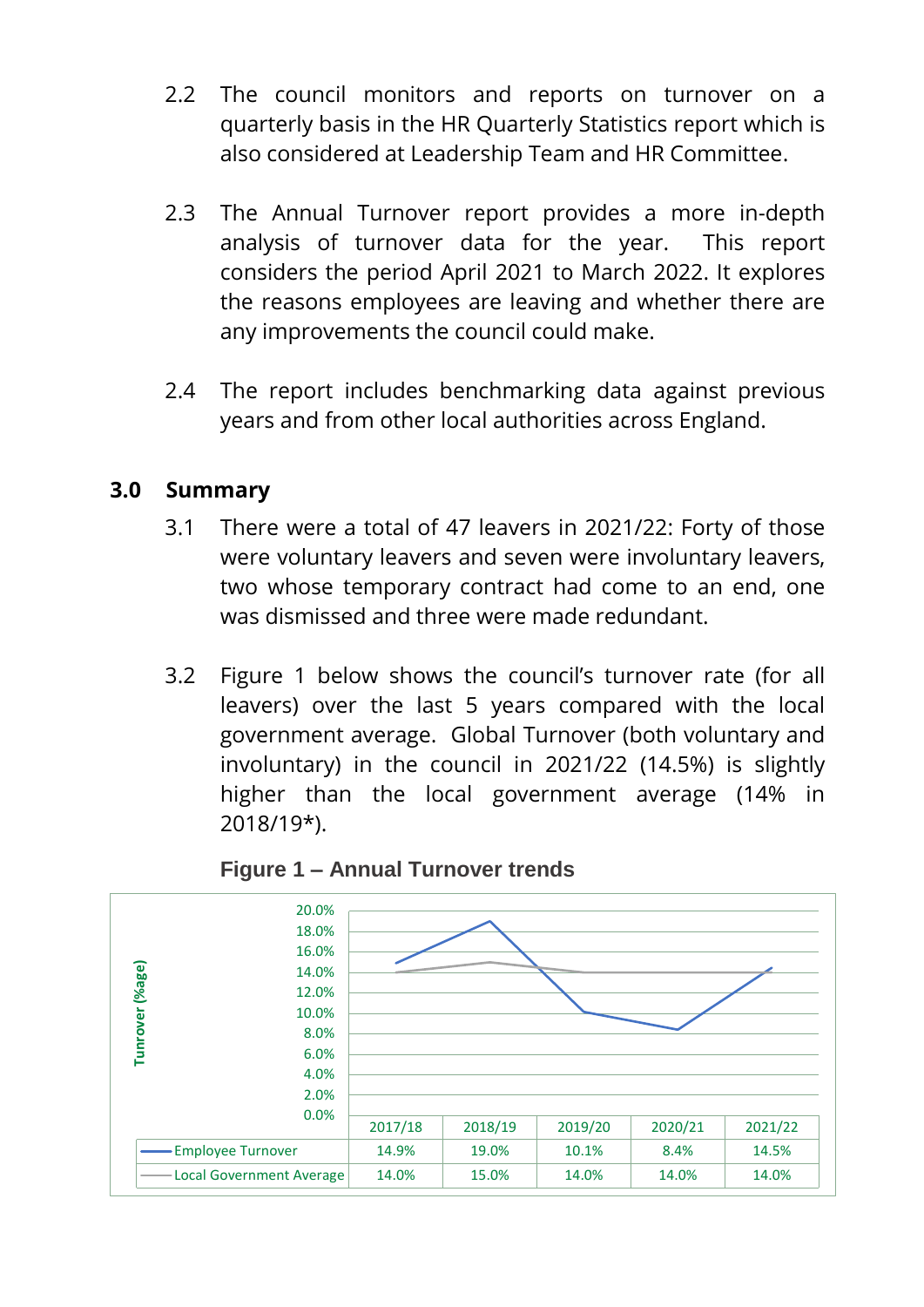\* The Local GGovernment Average is the mean for all local authorities in England and is taken from the 'LG Inform Benchmarking -Workforce Metrics 2018/19' (the latest annual turnover data available at the time of writing the report)

## **4.0 Reasons for Leaving**

4.1 The reasons employees gave for leaving the council in 2021/22 can be found in Figure 2 below.



#### **Figure 2 – Reasons for leaving**

- 4.2 The most common reason for leaving in 2021/22 was personal reasons (23%, 11 employees). This seems to have been following the impact of the pandemic which had led to changes in the employment market with many changing careers or retiring.
- 4.3 The second most common reason for employees leaving in 2021/22 was retirement (21%, 10 employees). Retirement is very much a personal decision made by an employee and is largely outside the influence of the council. Employees are auto-enrolled in the Local Government Pension Scheme which is a much-valued scheme. The council has an older workforce and therefore retirement is likely to continue to be a common reason for leaving. The council has a flexible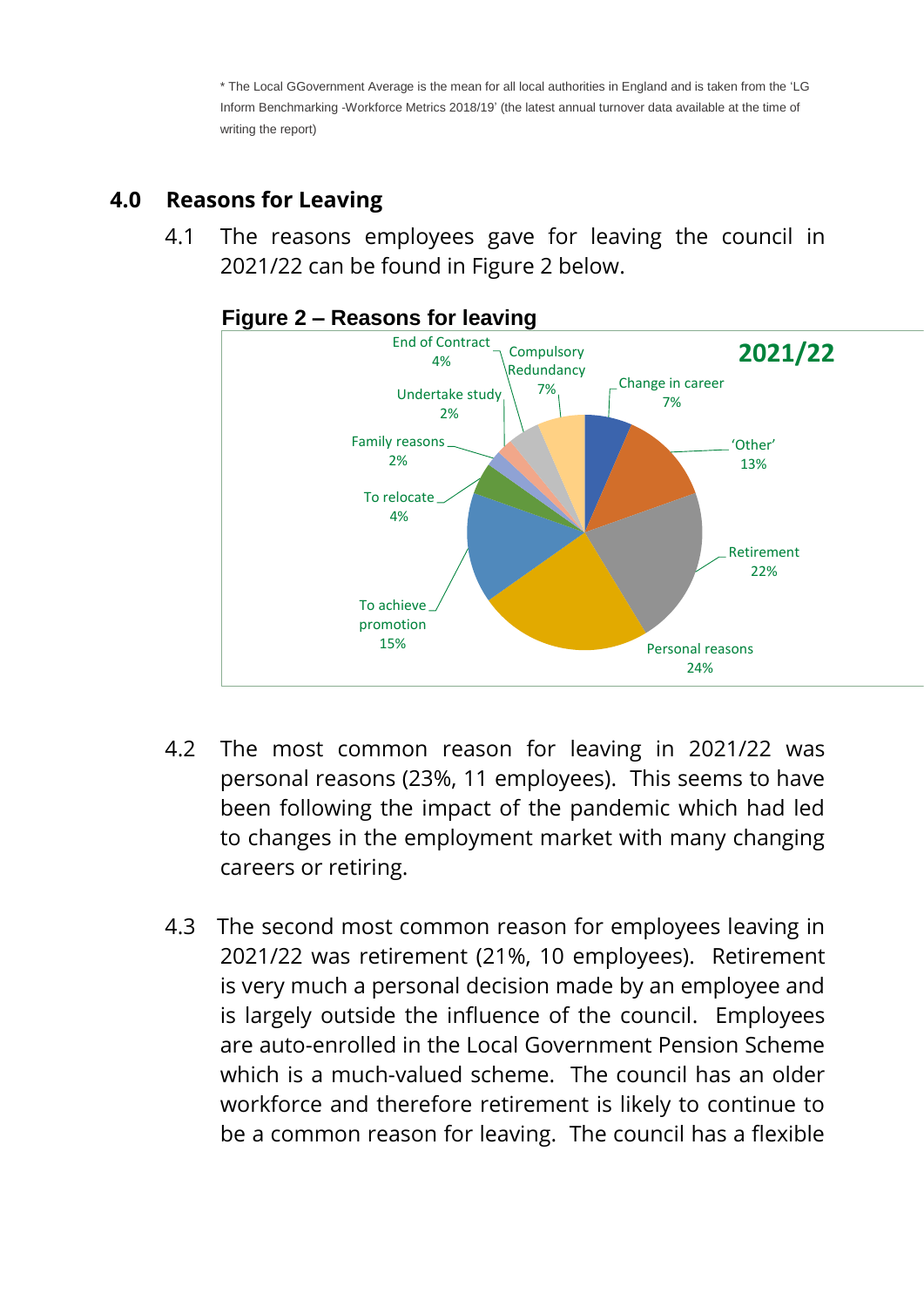retirement policy which gives employees the potential option of reducing their hours whilst drawing their pension.

4.5 6 employees (13%) stated 'other' as the reason for leaving. The reasons include permanent homeworking, ill health retirement, better remuneration and sadly, death in service.

### **5.0 Stability Rate**

- 5.1 The council reports its stability rate to understand whether it is retaining employees in their first year of service.
- 5.2 The stability rate is calculated by dividing the number of leavers with 1 or more years' service by the total number of voluntary leavers (multiplied by 100 to express as a percentage).
- 5.3 In 2021/22 the council's stability rate was 95% which is higher than the target of 90%. This means that 5% of voluntary leavers (2 employees) had less than 1 years' service. 1 employee left for personal reasons (e.g. family responsibilities, to travel) and the other left for a change in career.

### **6.0 Voluntary turnover in each service area**

6.1 The voluntary turnover rate in each service area, including comparisons with the previous 3 years, can be found in Figure 3.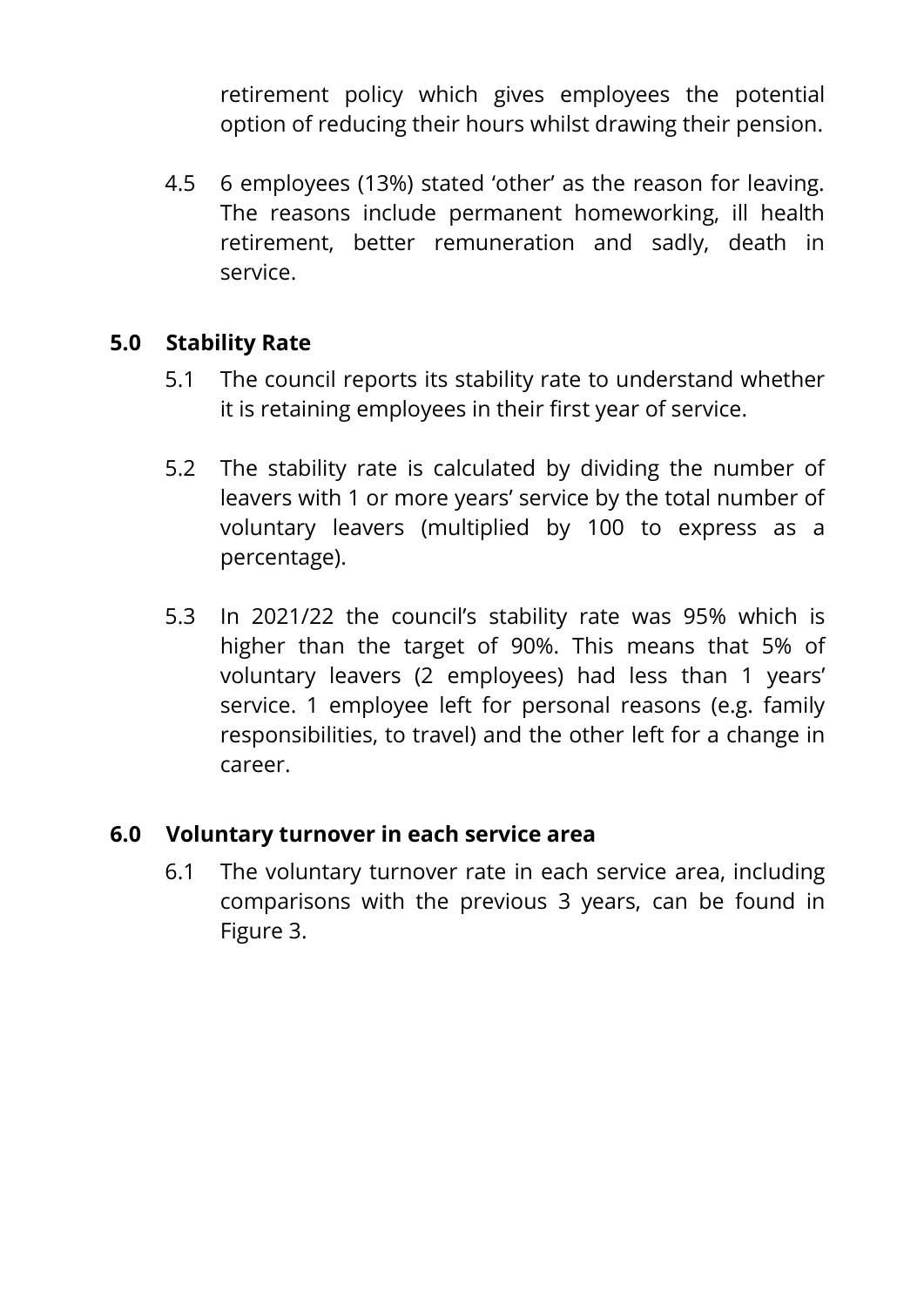### **Figure 3 – Turnover in each service**



**Average headcount in 2021/22:** Corp Supp – 2; L'Ship – 10; Comms, Strat & Pol – 31; Ops – 28; Strat Fin & Prop – 35; Leg & Dem – 25, HR & OD – 7: Revs & Bens – 94.5; Hsg & Health – 60; Planning – 35.

- 6.2 Turnover in 2021/22 has increased in 4 out of the 10 services since the previous year (Human resources, Communication, Strategy and Policy, Revenue and Benefits and Planning)
- 6.3 Human Resources & Organisational Development had the highest turnover rate of 43% (based 3 employees, one of which included retirement, the other was to grow on business and the remaining wished to change career).

### **7.0 Exit Questionnaire analysis**

- 7.1 All voluntary leavers are asked to complete an exit questionnaire to help the council identify any improvements it could make e.g. to its policies and practices. The questionnaires are returned to HR however leavers are asked whether their feedback can be shared with their manager.
- 7.2 Just over half of voluntary leavers (55%, 22 out of 40 leavers) completed an exit questionnaire (this is a slight reduction on last year where 57% completed a questionnaire).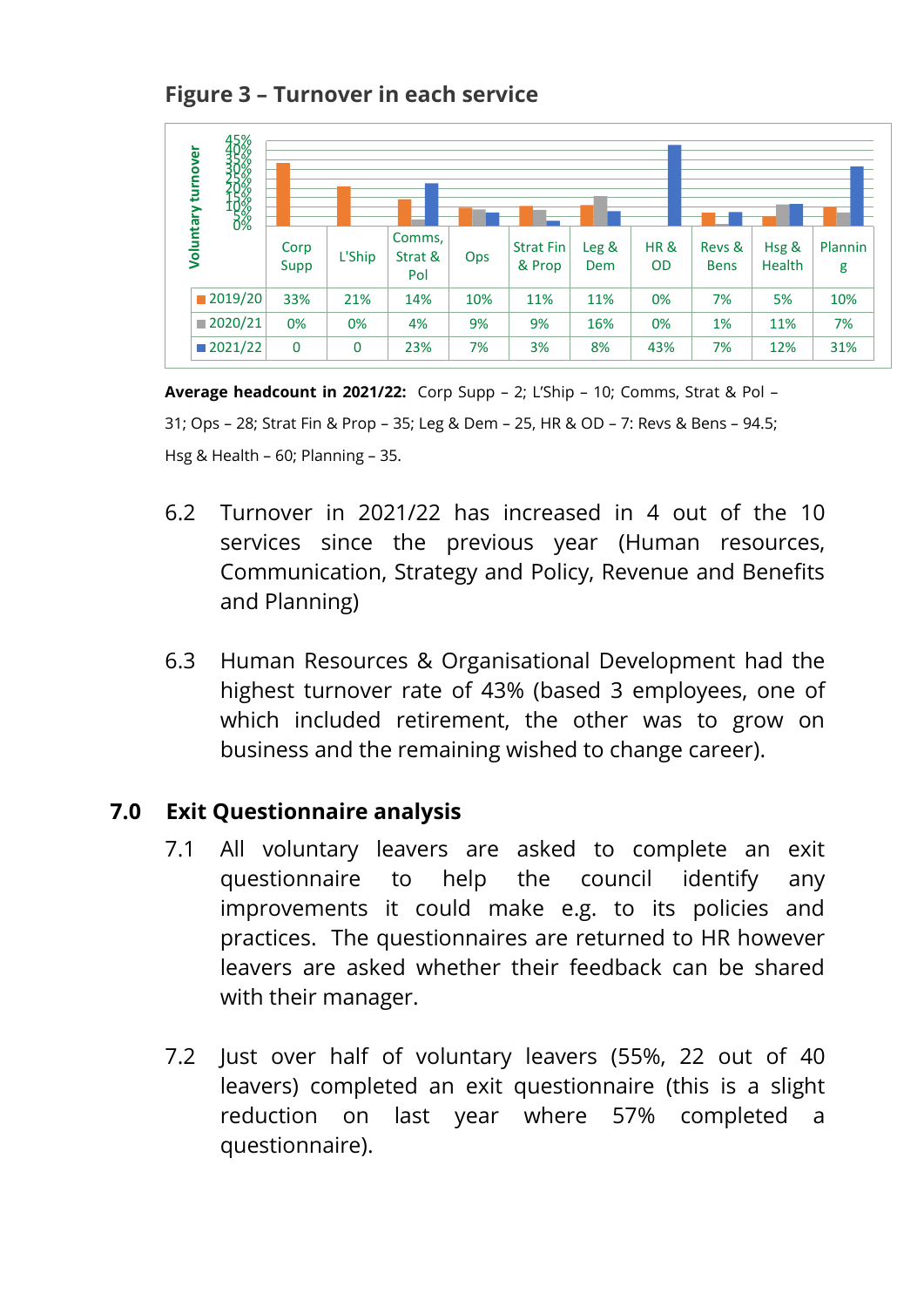- 7.3 The key highlights from the exit questionnaires are as follows:
	- 64% (14 employees) said that they would rate the council 7 or higher out of 10 as an employer (only 1 employee rated the council less than 5 out of 10);
	- 82% (18 employees) said they 'mostly' or 'completely' enjoyed working at the council;
	- 82% (18 employees) would recommend the council to others as a good place to work
	- 68% (15 employees) said that pay was 'good' or 'very good'.
	- 68% (15 employees) said they agreed 'completely' or 'partially' that their pay and benefits were reasonable for the work and responsibility undertaken.
	- 75% (12 employees) said that prospects for promotion/advancement were 'good'.
	- 100% (22 employees) said their relationship with their colleagues were either 'good' or 'excellent'.
	- 82% (18 employees) said their relationships with their manager was either 'good' or 'excellent';
	- 64% (14 employees) agreed 'completely' or 'partially' that they had received adequate training/coaching;
	- 78% (17 employees) said that flexible working options at the council were either 'good' or 'very good' (2 employee, 9% did not answer the question).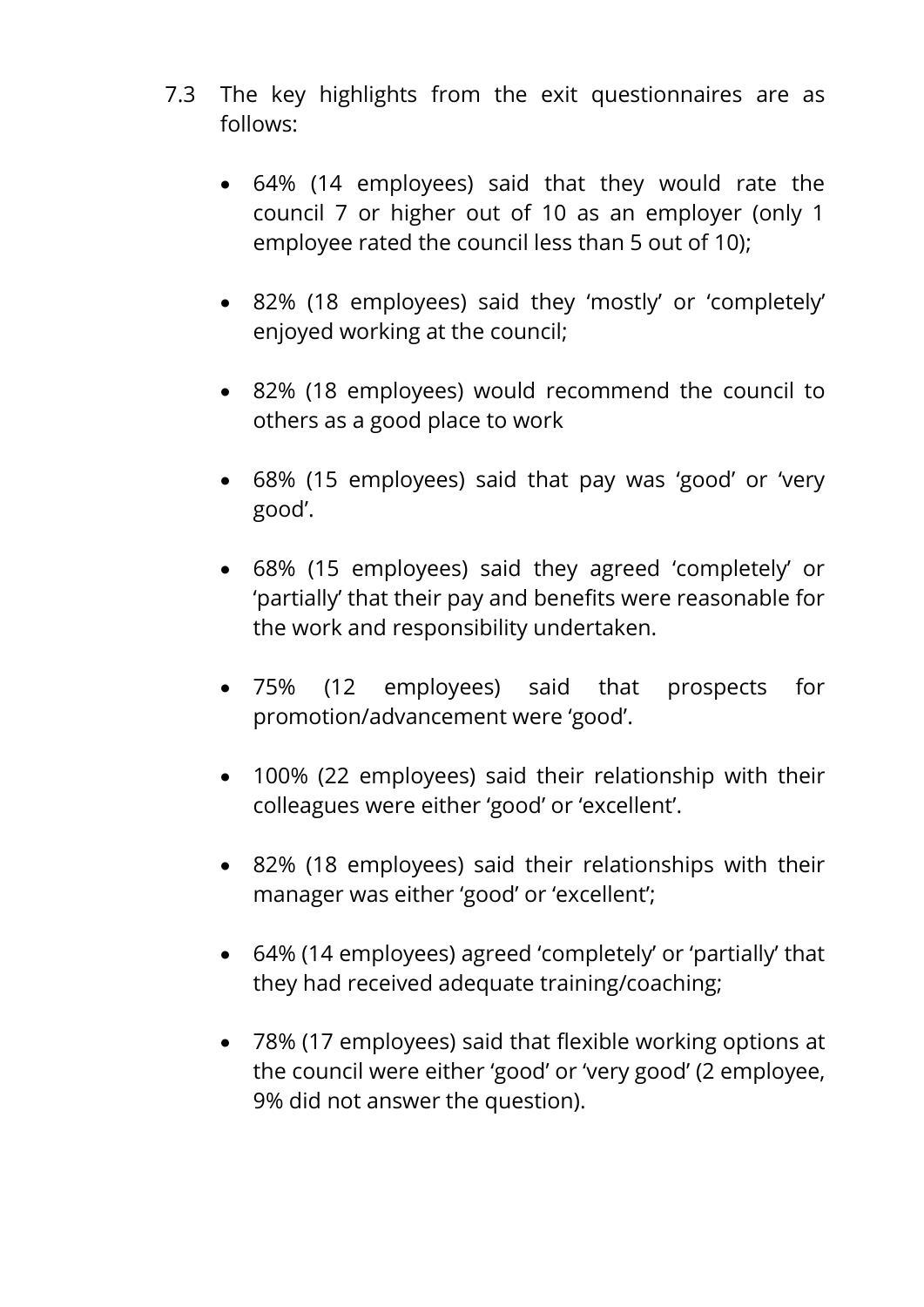### **8.0 Vacancy rate**

- 8.1 The council monitors its vacancy rate as this can have an impact on employee turnover e.g. employees may feel under additional pressure to cover the work of any vacant posts.
- 8.2 The vacancy rate in 2021/22 was 8% which is lower than in 2020/21 (8.8%) and significantly lower than the local government average (the mean for all English authorities was 15% in 2018/19).
- 8.3 As at 31 March 2021, there were 27 vacant posts across the council. Eighteen (18) posts were on hold (e.g. pending job or structure reviews), advertising has commenced for 7 vacancies. Three in Revenue and Benefits and four in Planning.
- 8.4 Of the 18 posts on hold, 8 posts were in Planning, 3 in Strategic Finance and Property, 1 in Communications, Strategy and Policy, 4 in Housing and Health, 1 in HR and 1 in Legal and Democratic services. The posts are being held due to reviews of the service structure and potential savings and are being covered by agency staff where required.
- 8.5 The council has focussed on upskilling employees through introducing career graded posts and funding professional study as well as employing apprentices. Career graded posts allow the recruitment of candidates with more transferable skills which can then be developed.

### **9.0 Recruitment Costs**

9.1 Recruitment costs have fallen in 2021/22 (£26,406 compared to £26,963 in 2020/21). Recruitment costs include external advertising costs, agency and search fees.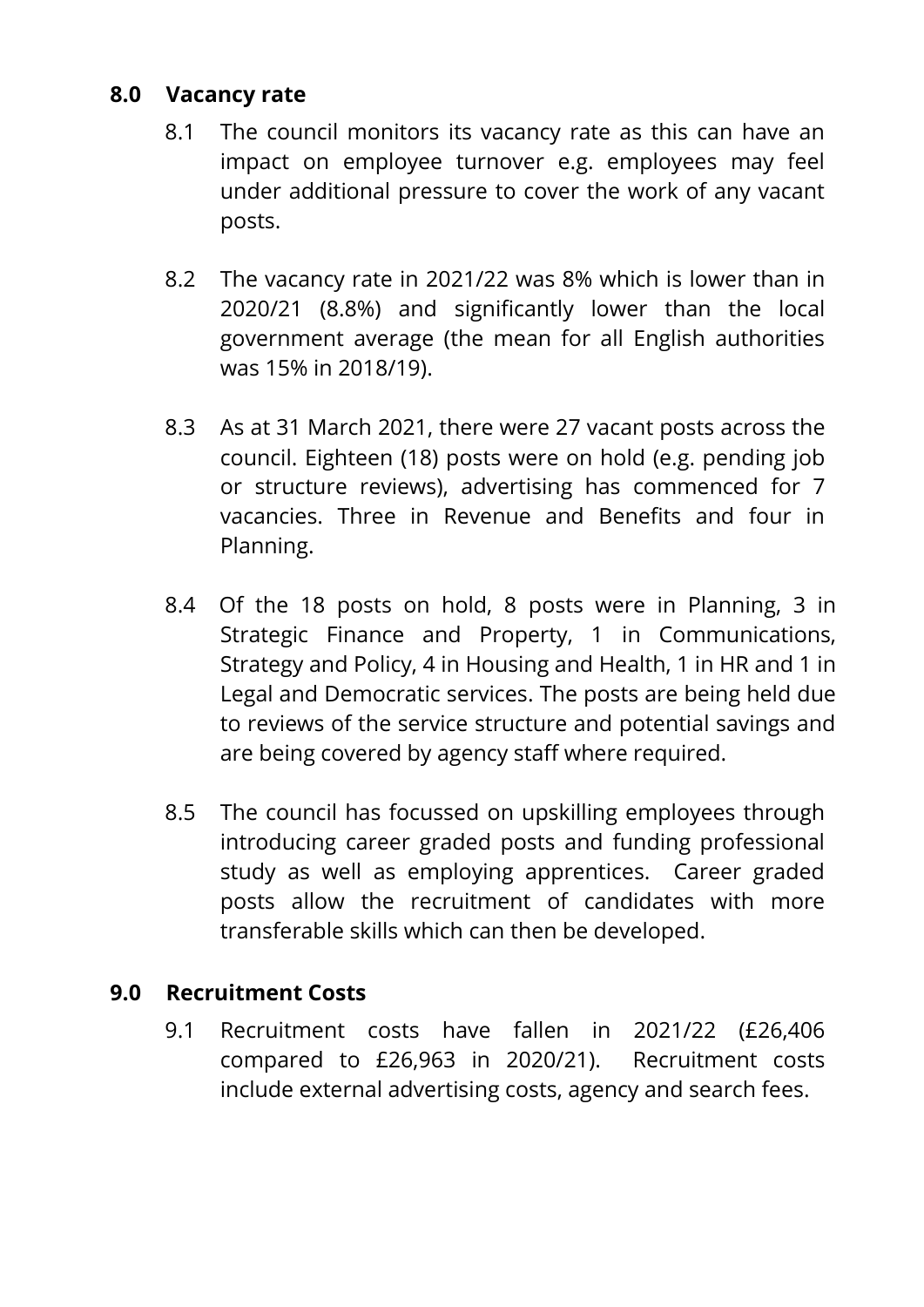- 9.2 The cost per hire in 2021/22 is £539. This is significantly lower that the UK average cost per hire of £1000 (CIPD Survey 2017).
- 9.3 The council has aimed to keep recruitment costs as low as possible by using social media platforms (e.g. LinkedIn, Twitter), university job boards and advertising with the leading generalist job board 'Indeed' for an annual provision of job adverts (60 jobs across the year).

# **10.0 Actions taken in 2020/21 to improve recruitment and retention**

### **10.1 Recruitment processes were reviewed**

- 10.1.1 The 'Working for Us' page on the council's website was updated to include a range of employee case studies demonstrating diversity in the workforce.
- 10.1.2 In August 2021 the council purchased a new Applicant Tracking System (ATS) from 'Webrecruit'. This will allow name blind recruitment, fully online applications, online shortlisting, self-service interview booking and then support pre-employment checking/onboarding. This will improve the candidate and new starter experience as well as making the process easier for managers. We are in the final stages of implementation and should be live by the end of May/early June. Unfortunately there have been some delays caused by IT to fully install.
- 10.1.3 As part of the new ATS the council has purchased advertising credits for a range of online job boards such as Monster and Total Jobs. This will replace the advertising package we currently have with Indeed as we have not found this to be very successful. Indeed are however one of the online job boards with the ATS package so we will not stop using them altogether.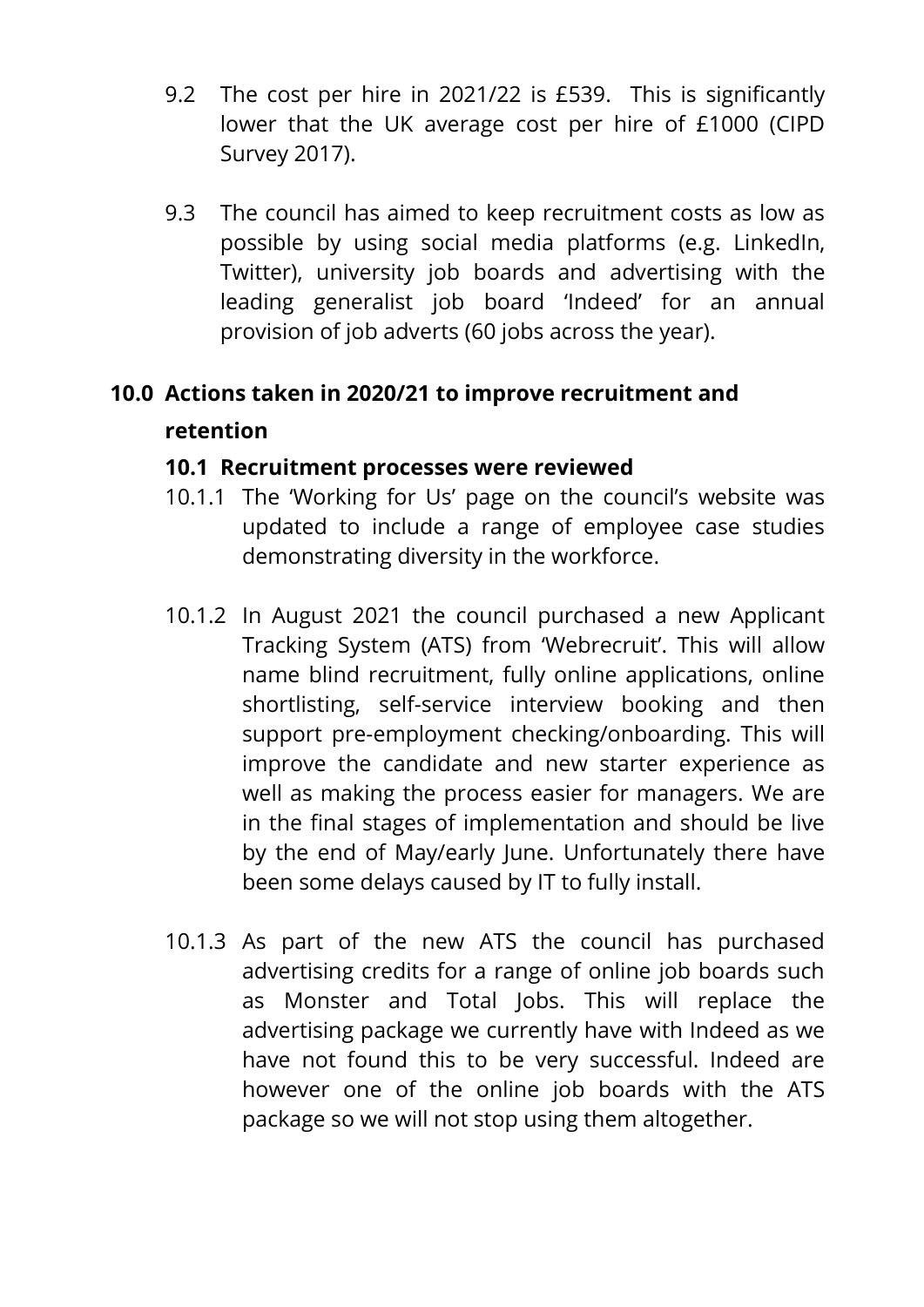## **10.3 Promotion of the council's health and wellbeing programme**

10.4.1 The council has continued to promote its employee health and wellbeing programme, Live Well, Work Well. The programme has included NHS Health checks, Flu jab voucher campaign, Time to Talk Day promotion, and lunchtime health walks. A full list of events can be found in the Annual Health and Wellbeing Report 2021/22. Positive feedback has been received from employees on the wellbeing programme being offered.

### **10.5 Staff Recognition Scheme**

10.5.1 The council's Staff Recognition Scheme, which was launched in February 2019, has continued to reward employees throughout 2021/22 for excellent work or exceptional modelling of the council's values and behaviours. The scheme is being reviewed by East Herts together to increase both engagement and recognition throughout the year. The new scheme will include the new competencies and is to be launched in June 2022.

# **11.0 Actions planned for 2022/23 to improve recruitment and retention**

- 11.1 East Herts Together Group will review the staff recognition scheme with LT and HR seeking to add annual awards and spread recognition further through categories. This will be more celebrated and also shared with candidates.
- 11.2 Fully implement the ATS (from Webrecruit) to manage online recruitment and on-boarding and achieve name blind recruitment.
- 11.3 As part of the East Herts Together programme, core competencies have now been implemented to allow more transferable skills to be recognised in the selection process and to help develop staff further.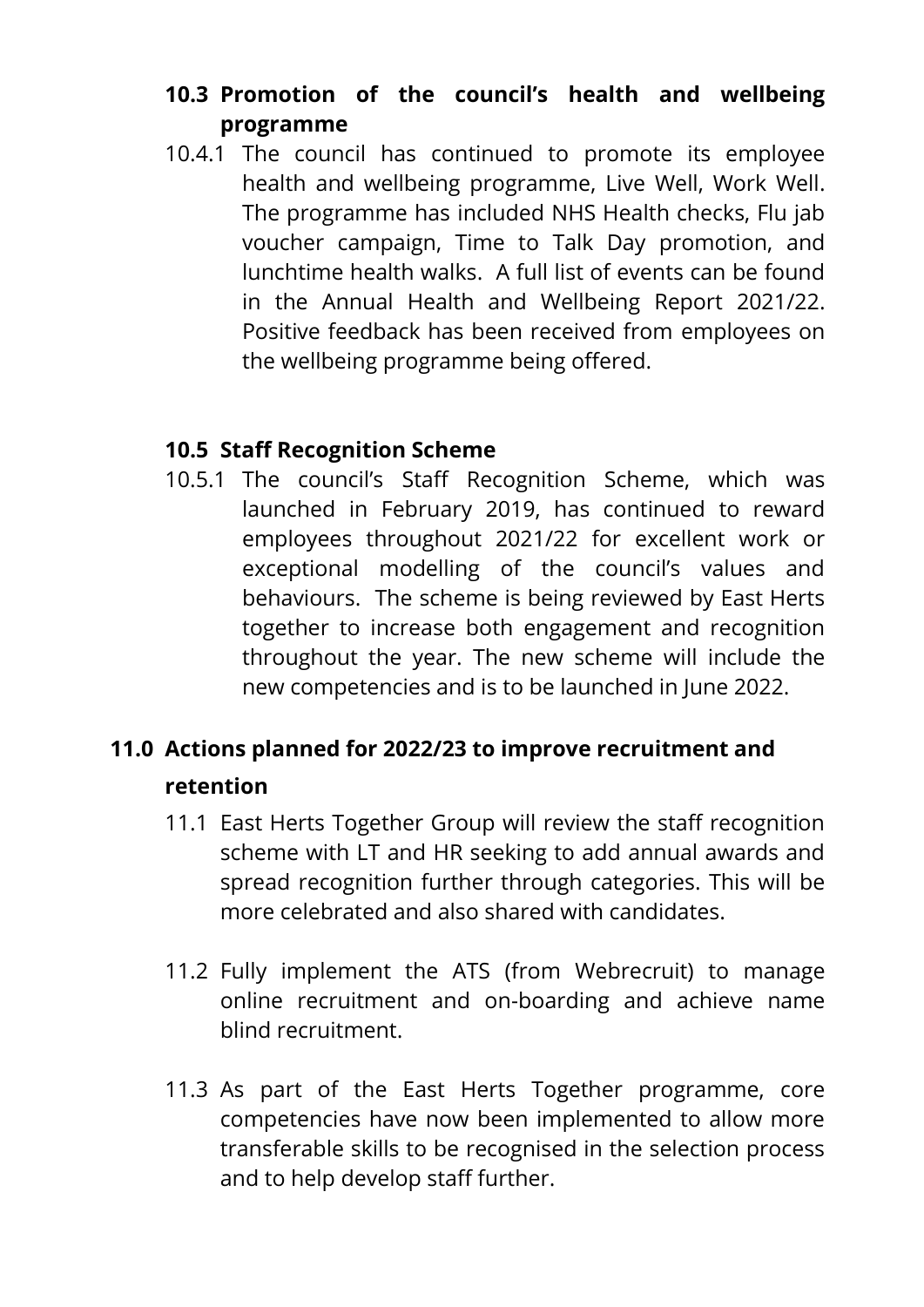- 11.4 HR will continue to support career graded posts being developed where recruitment is more difficult e.g. in Planning or in Revs and Bens as with have done elsewhere and within other grades.
- 11.5 HR will work with Webrecruit on advert copy which is included in the ATS service to ensure our jobs are well known and attractive as well as improving the work with us pages e.g. by sharing awards and maintaining staff case studies.

# **12.0 Options**

N/A

# **13.0 Risks**

Recruitment and retention relate to corporate risk of Staff capacity and skills to deliver services meaning it is an important area to ensure is managed and developed. The reductions in turnover demonstrate the risk is being well managed currently.

# **14.0 Implications/Consultations**

N/A

# **Community Safety**

No

# **Data Protection**

No

# **Equalities**

As covered in the report, practices must be in line with equality legislation and welcome and support diversity.

# **Environmental Sustainability**

No